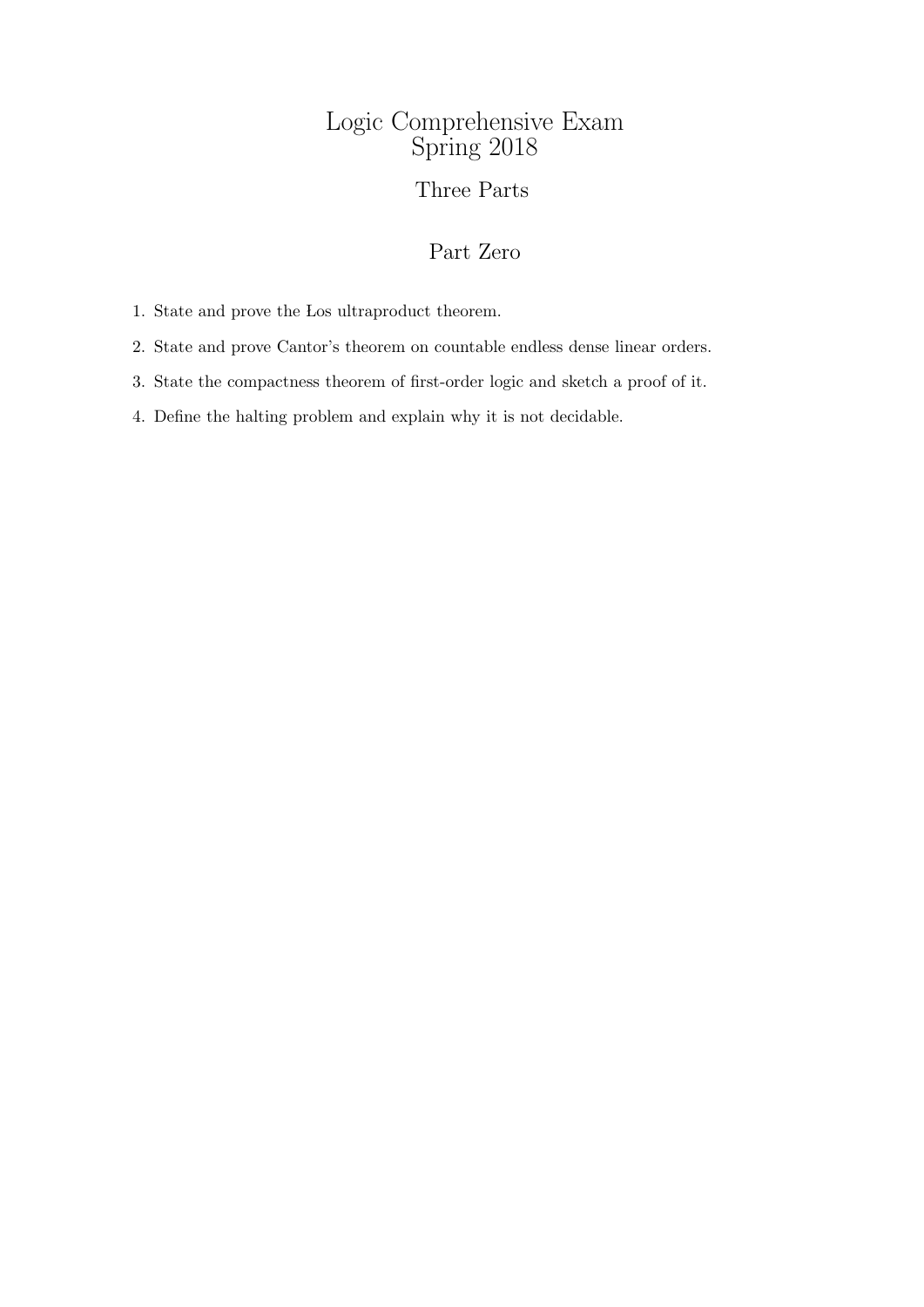### Part One

#### Do four of the following eight problems.

- 1. For T a first order theory let  $T_{\forall}$  be the set of all universal sentences  $\sigma$  so that  $T \vdash \sigma$ . Show that  $\mathfrak{M} \models T_{\forall}$  if and only if  $\mathfrak{M} \subseteq \mathfrak{N}$  for some  $\mathfrak{N} \models T$ .
- 2. Let T be a complete first order theory and suppose that for every type  $p(\bar{x})$  there is a set of quantifier free formulas  $q(\overline{x}) \subseteq p(\overline{x})$  so that if  $\mathfrak{M} \models T$ ,  $\overline{a} \in M$ , and  $q(\overline{a})$  holds then  $p(\overline{a})$ holds. Show that T has quantifier elimination.
- 3. Let  $\mathcal{L} = \{U_n : n \in \omega\}$  where each  $U_n$  is a unary predicate. Let T be the theory axiomatized by:
	- $\forall x U_0(x)$ ;
	- $\forall x (U_{n+1}(x) \rightarrow U_n(x))$  for all  $n \in \omega$ ;
	- $\exists x_1, \ldots x_m (\bigwedge_{i=1}^m (U_n(x_i) \wedge \neg U_{n+1}(x_i)) \wedge \bigwedge_{i \neq j} x_i \neq x_j);$  for all  $m \in \omega$  and all  $n \in \omega$ .

Describe all of the countable models of T and indicate which is prime and which is saturated. Justify you answer.

- 4. Let  $\mathfrak{M}_i$  be finite L-structures so that  $|M_i| \neq |M_j|$  when  $i \neq j$ . Let U be an ultrafilter on  $\omega$ . Show that if the ultraproduct  $\mathfrak{M} = (\Pi_{i \in \omega} \mathfrak{M}_i)/\mathcal{U}$  is finite then  $\mathfrak{M} \cong \mathfrak{M}_i$  for some  $i \in \omega$ .
- 5. Let  $\mathcal L$  be the language consisting of a single binary relation R and a single unary relation U. Let  $T$  be axiomatized by:
	- $\forall x, y(Rxy \rightarrow Ux \land \neg Uy);$
	- $\forall x (Ux \to \exists y_1, \ldots, y_m (\bigwedge_{i=1}^m Rxy_i \land \bigwedge_{i \neq j} y_i \neq y_j))$  for all  $m \in \omega$ ;
	- $\forall x_1, \ldots, x_n, y_1, \ldots y_n \left( \bigwedge_{1 \leq i, j, \leq n} x_i \neq y_j \rightarrow \exists z \left( \bigwedge_{i=1}^n Rzx_i \wedge \bigwedge_{j=1}^n \neg Rzy_j \right) \right).$

Show that T is  $\omega$ -categorical.

- 6. Let  $\mathcal L$  be the language consisting of countable many unary predicates  $U_i$  for  $i \in \omega$ . Let T be axiomatized by:
	- $\exists x (\bigwedge_{i \in I} U_i x \wedge \bigwedge_{j \in J} \neg U_j x)$  for any two disjoint finite  $I, J$  subsets of  $\omega$ .

Show that T does not have a countable saturated model.

- 7. Let T be a theory in a countable language  $\mathcal{L}$ . Suppose that  $\mathcal{L}$  has at least countably many distinct constant symbols  $c_i$  for  $i \in \omega$ . Suppose that  $\varphi(x)$  is a *L*-formula so that for any L-formula  $\psi(x)$  so that  $T \vdash \forall x(\psi(x) \to \varphi(x))$  there is  $i \in \omega$  so that  $T \vdash \psi(c_i)$ . Show that there is a model  $\mathcal{M} \models T$  so that  $\varphi(M) \subseteq \{c_i^{\mathfrak{M}} : i \in \omega\}.$
- 8. Let  $\mathcal L$  be the first order language with a single binary relation symbol E. Let T be the theory axiomatized by stating that  $E$  is an equivalence relation with infinitely many equivalence classes and that each equivalence class is infinite. Show that if  $\varphi(x)$  is any L-formula then there is  $N \in \omega$  so that if  $\mathfrak{M} \models T$  and  $|\varphi(M)| > N$  then  $\varphi(M)$  is infinite.